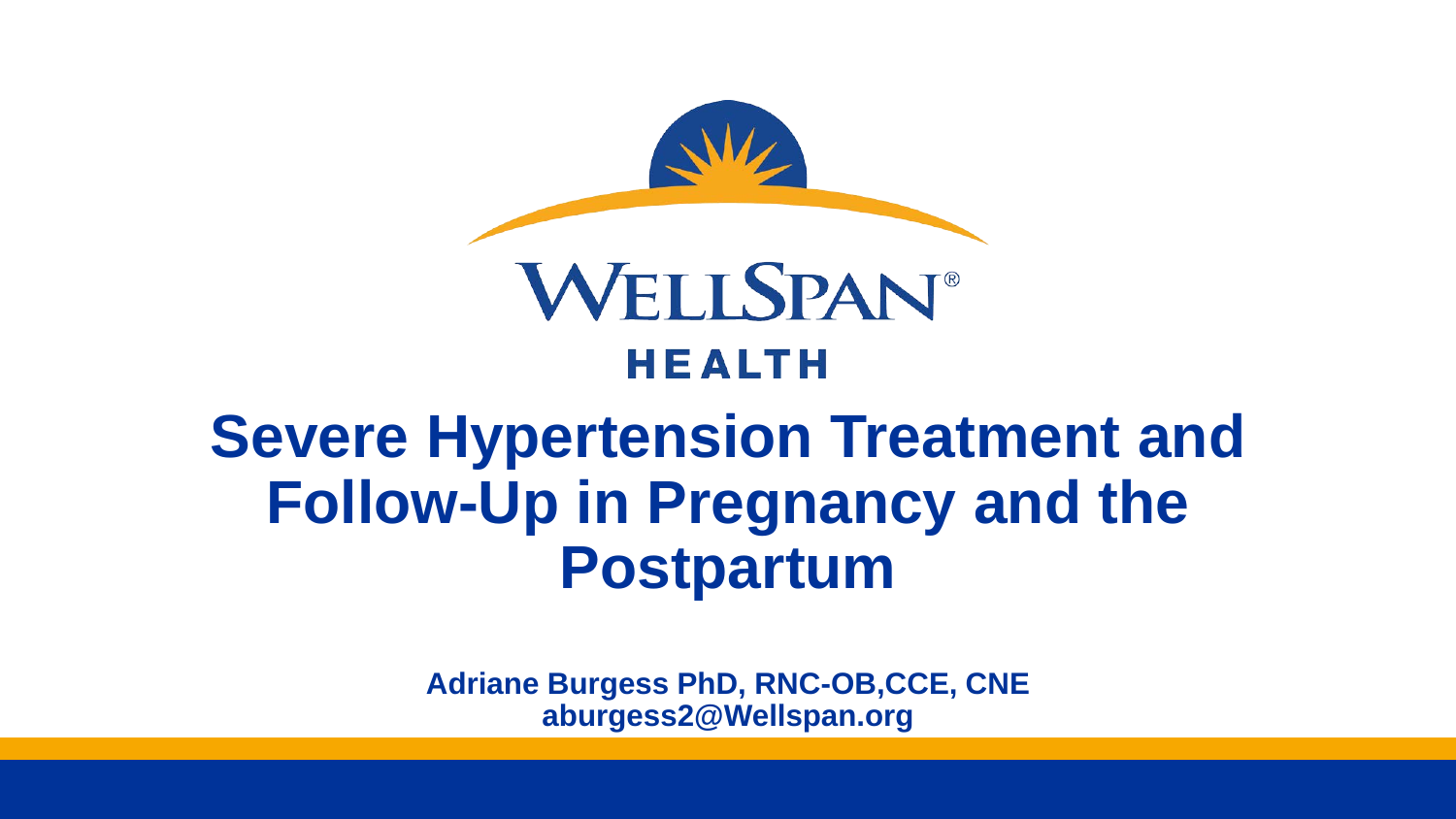### **WellSpan Health -Severe Hypertension**

- Interdisciplinary workgroup formed which focused on severe hypertension in pregnancy/postpartum.
- Using *Council on Patient Safety in Women's Health Care Safe Healthcare for Every Women* bundle on *Severe Hypertension in Pregnancy* as a **PATIFNT SAFETY COUNCIL ON PATIENT SAFETY** guide for improvement. **WOMEN'S HEALTH CARE BUNDLE**
- Tied to our work on reduction of racial and ethnic disparities in Severe Maternal Morbidity.



#### **READINESS**

**Every Unit** 

- Standards for early warning signs, diagnostic criteria, monitoring and treatment of severe preeclampsia/eclampsia (include order sets and algorithms)
- Unit education on protocols, unit-based drills (with post-drill debriefs)
- Process for timely triage and evaluation of pregnant and postpartum women with hypertension including ED and outpatient areas
- Rapid access to medications used for severe hypertension/eclampsia: Medications should be stocked and immediately available on L&D and in other areas where patients may be treated. Include brief guide for administration and dosage.
- System plan for escalation, obtaining appropriate consultation, and maternal transport, as needed

**RECOGNITION & PREVENTION** 

**Every Patient**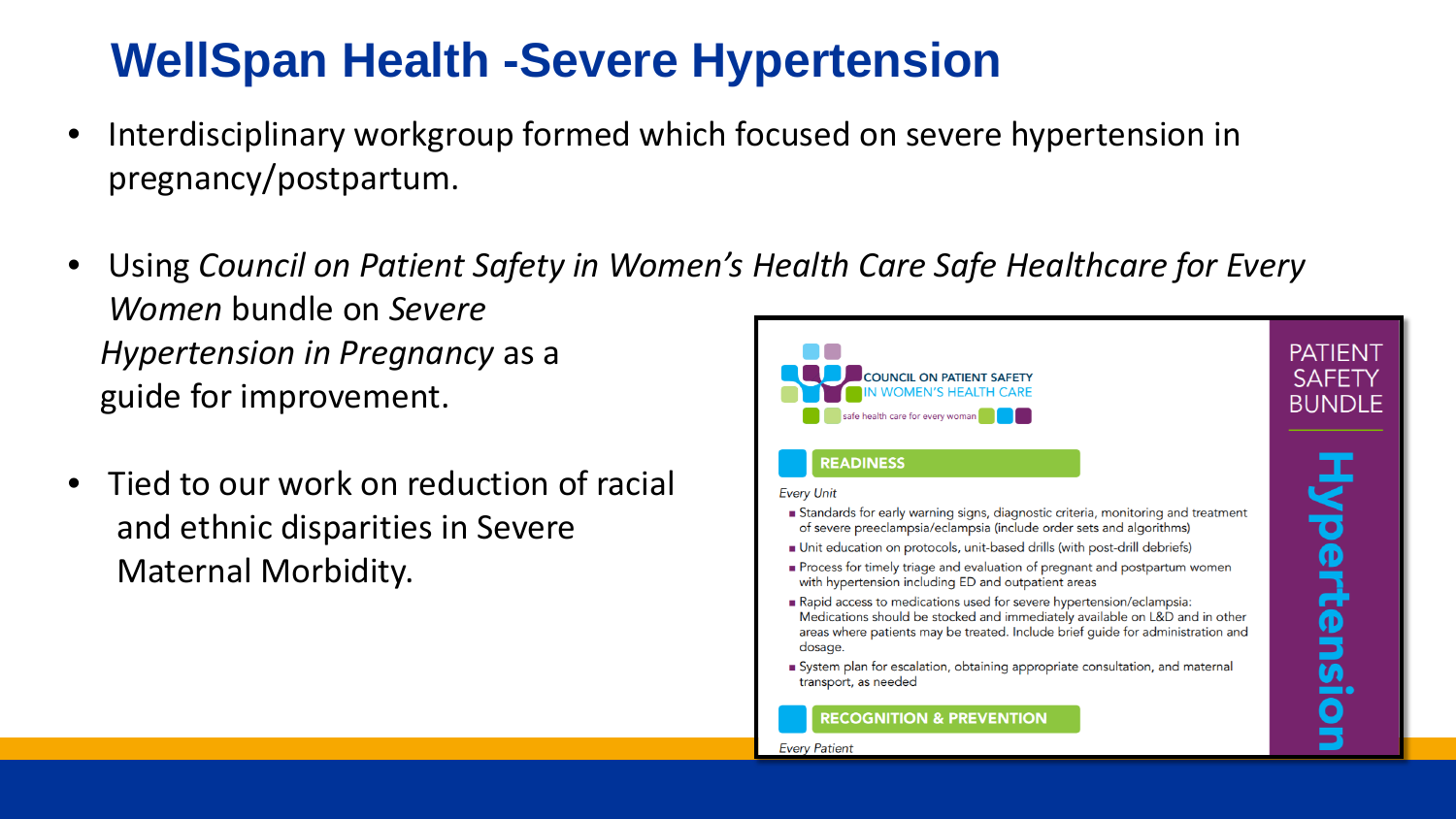# **WellSpan Health-Severe Hypertension**

- Epic report created to review severe hypertension data.
- Report tracks patients with blood pressures in the severe range ≥160 and/or  $\geq$  110 as well as their MAR data.
- Allows for the review of time to treatment with anti-hypertensive medications.
- Recognized gaps as to when/if follow-up blood pressures are being taken by nursing staff.
- Recognized deficiencies in documentation regarding when the provider was notified of severe blood pressure and timeliness of blood pressure assessment after administration.

**WEITSPA**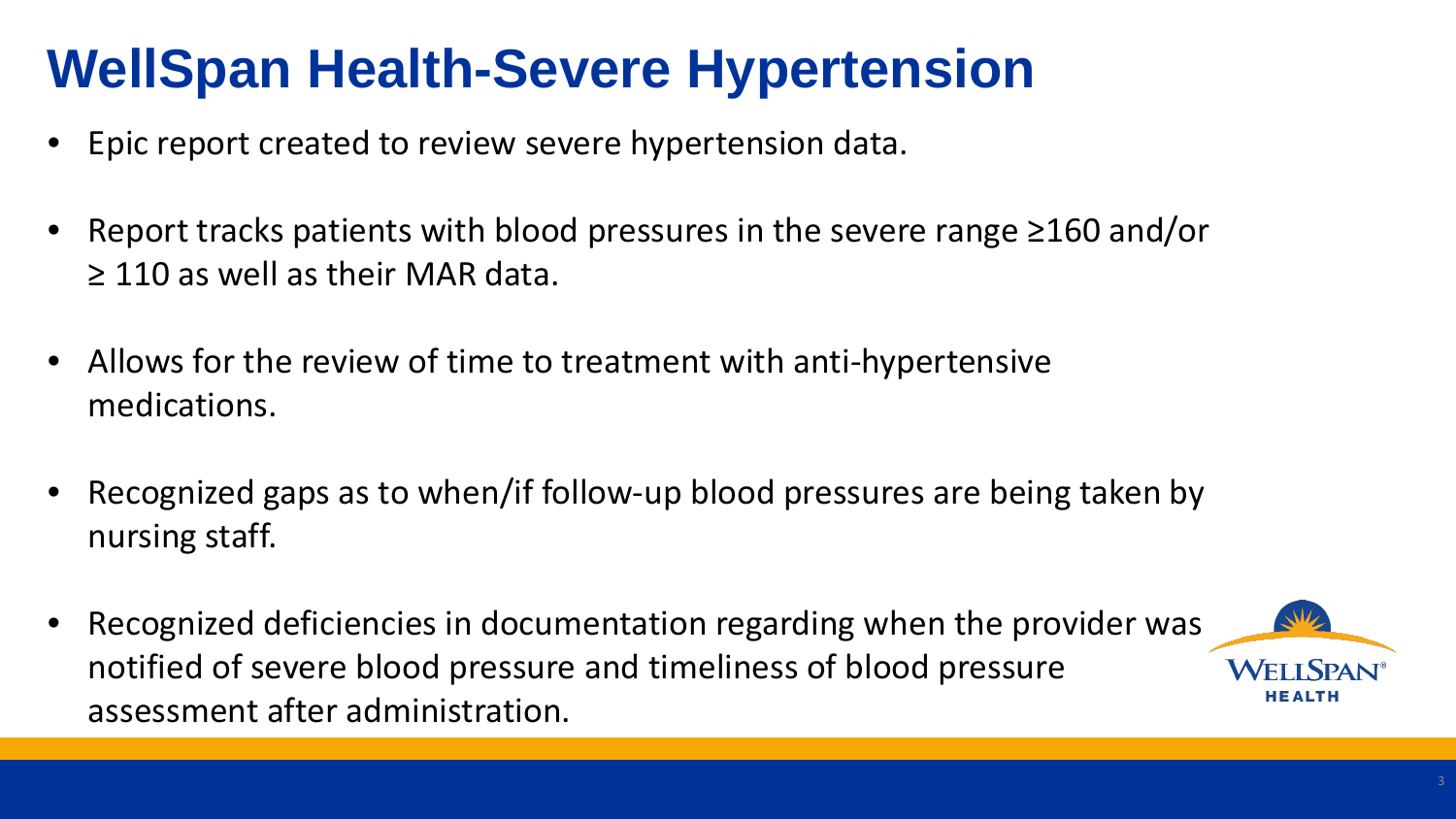# **WellSpan Health -Severe Hypertension**

- Reviewed nursing policies and physician order sets related to the treatment of preeclampsia and severe hypertension.
- Variation in preeclampsia policies/orders by entity.
- Postpartum women missing from policies.
- Met with the ER and noted that there are no triage assessment questions to assess for postpartum status or to quickly identify **POST - BIRTH WARNING** signs.

#### **Get Care for These POST-BIRTH Warning Signs**

Most women who give birth recover without problems. But any woman can have complications after the birth of a baby. Learning to recognize these POST-BIRTH warning signs and knowing what to do can save your life.



| <b>Call 911</b><br>if you have:                                                                                                                           | <b>D</b> Pain in chest<br>Obstructed breathing or shortness of breath<br>$\square$ Seizures<br>$\Box$ Thoughts of hurting yourself or your baby                                                                                                                                                                                                |
|-----------------------------------------------------------------------------------------------------------------------------------------------------------|------------------------------------------------------------------------------------------------------------------------------------------------------------------------------------------------------------------------------------------------------------------------------------------------------------------------------------------------|
| <b>Call your</b><br>healthcare<br>provider<br>if you have:<br>(If you can't reach your<br>healthcare provider.<br>call 911 or go to an<br>emergency room) | Bleeding, soaking through one pad/hour, or blood clots,<br>the size of an egg or bigger<br>Incision that is not healing<br>□<br>Red or swollen leg, that is painful or warm to touch<br>□.<br>□ Temperature of 100.4°F or higher<br>Headache that does not get better, even after taking<br>❏<br>medicine, or bad headache with vision changes |
| Trust<br>your instincts.<br>ALWAYS get medical<br>care if you are not<br>feeling well or<br>have questions or<br>concerns.                                | <b>Tell 911</b><br>"I had a baby on ______<br>and<br>or your<br>(Date)<br>healthcare<br>J <sub>2</sub><br>I am having<br>(Specific warning signs)<br>provider:                                                                                                                                                                                 |

These post-birth warning signs can become life-threatening if you don't receive medical care right away because:

- Pain in chest, obstructed breathing or shortness of breath (trouble catching your breath) may mean you have a blood clot in your lung or a heart problem
- Seizures may mean you have a condition called eclampsia
- Thoughts or feelings of wanting to hurt yourself or your baby may mean you have postpartum depression
- Bleeding (heavy), soaking more than one pad in an hour or passing an egg-sized clot or bigger may mean you have an obstetric hemorrhage
- Incision that is not healing, increased redness or any pus from episiotomy or C-section site may mean you have an infection
- Redness, swelling, warmth, or pain in the calf area of your leg may mean you have a blood clot
- Temperature of 100.4°F or higher, bad smelling vaginal blood or discharge may mean you have an infection
- Headache (very painful), vision changes, or pain in the upper right area of your belly may mean you have high blood pressure or post birth preeclampsia



SAVE

YOUR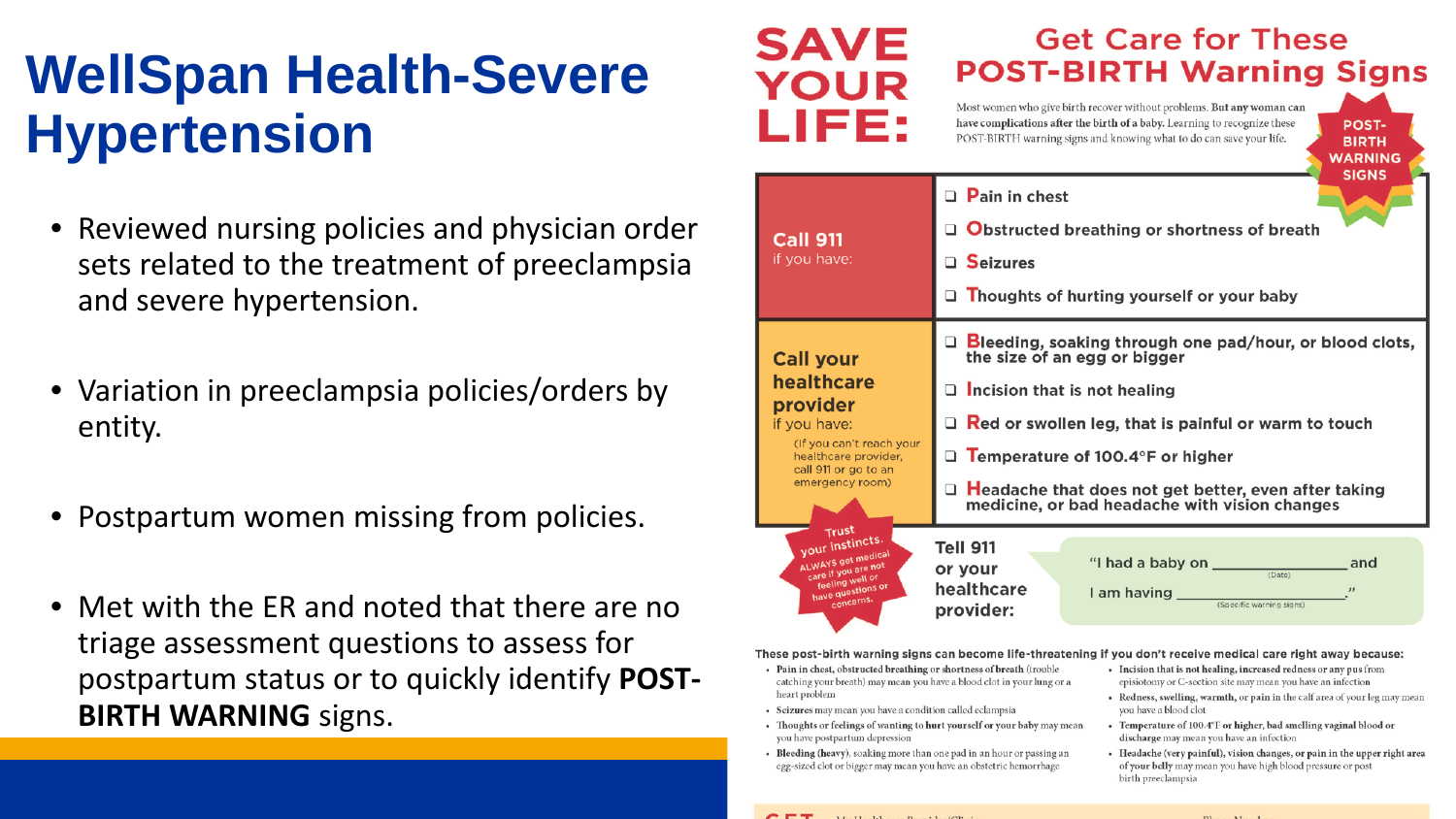

### **WellSpan Health-Postpartum Blood Pressure Tracking**

- Patient is provided education on the association between hypertensive disorders of pregnancy and cardiovascular risk.
- Patient provided with FREE automatic blood pressure cuff (provided by grant from the York Hospital Auxiliary).
- Cuff validated against hospital cuff to ensure accuracy.
- Patients educated on how to take blood pressure and use App.

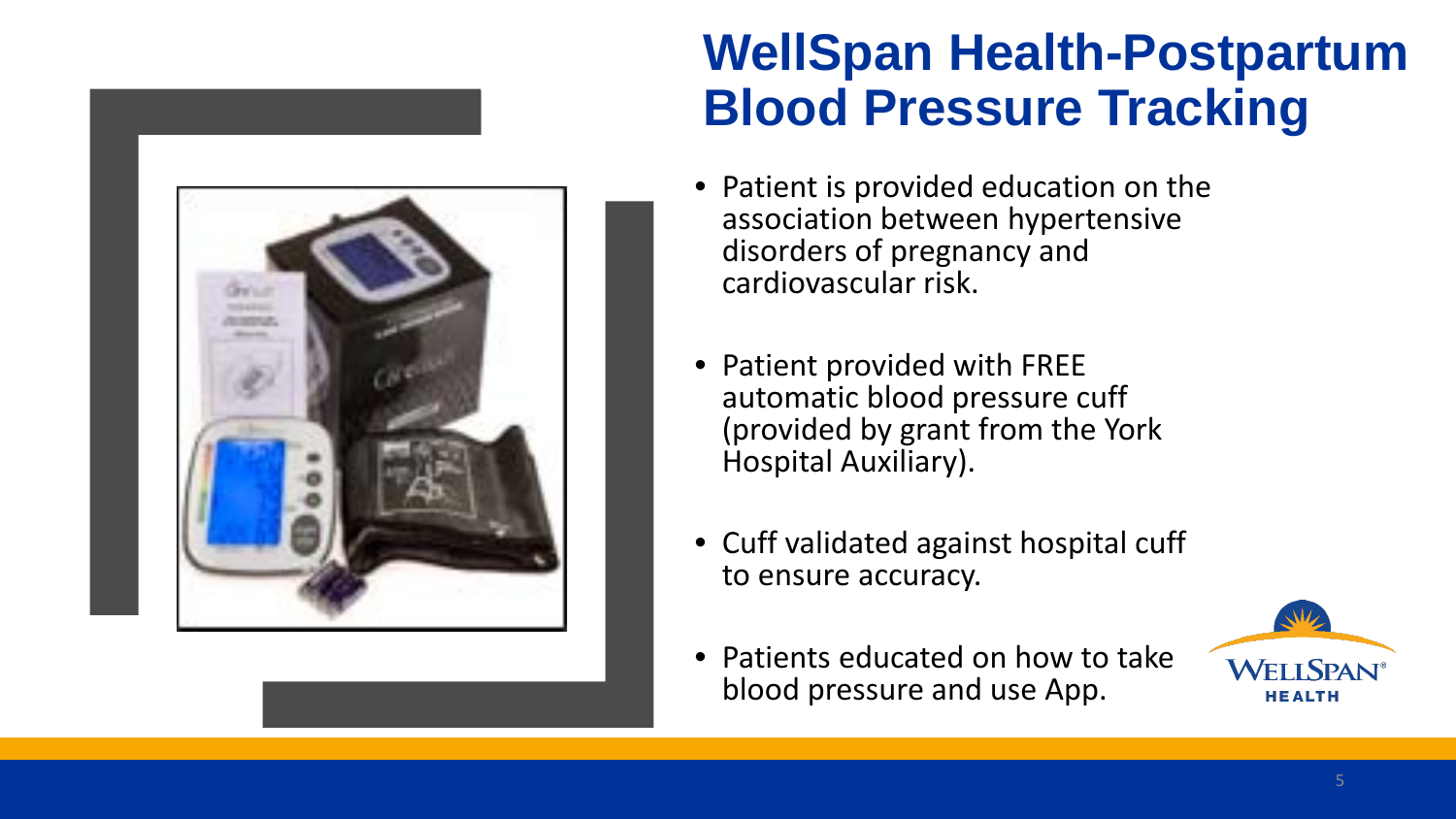# **WellSpan Health-Postpartum Blood Pressure Tracking**

- Prior to discharge, patient is enrolled in MyWellSpan (Personal EHR) if not currently enrolled.
- If patient does not already have the MyWellSpan App, the nurse has them go to the App Store and download the MyWellSpan App prior to discharge.
- This can also be done on a computer however, we encourage the App due to ease of use.
- Patients are asked to take their BP twice a day during office hours and place their BP data in MyChart.

**WEI I SPAN** HEALTH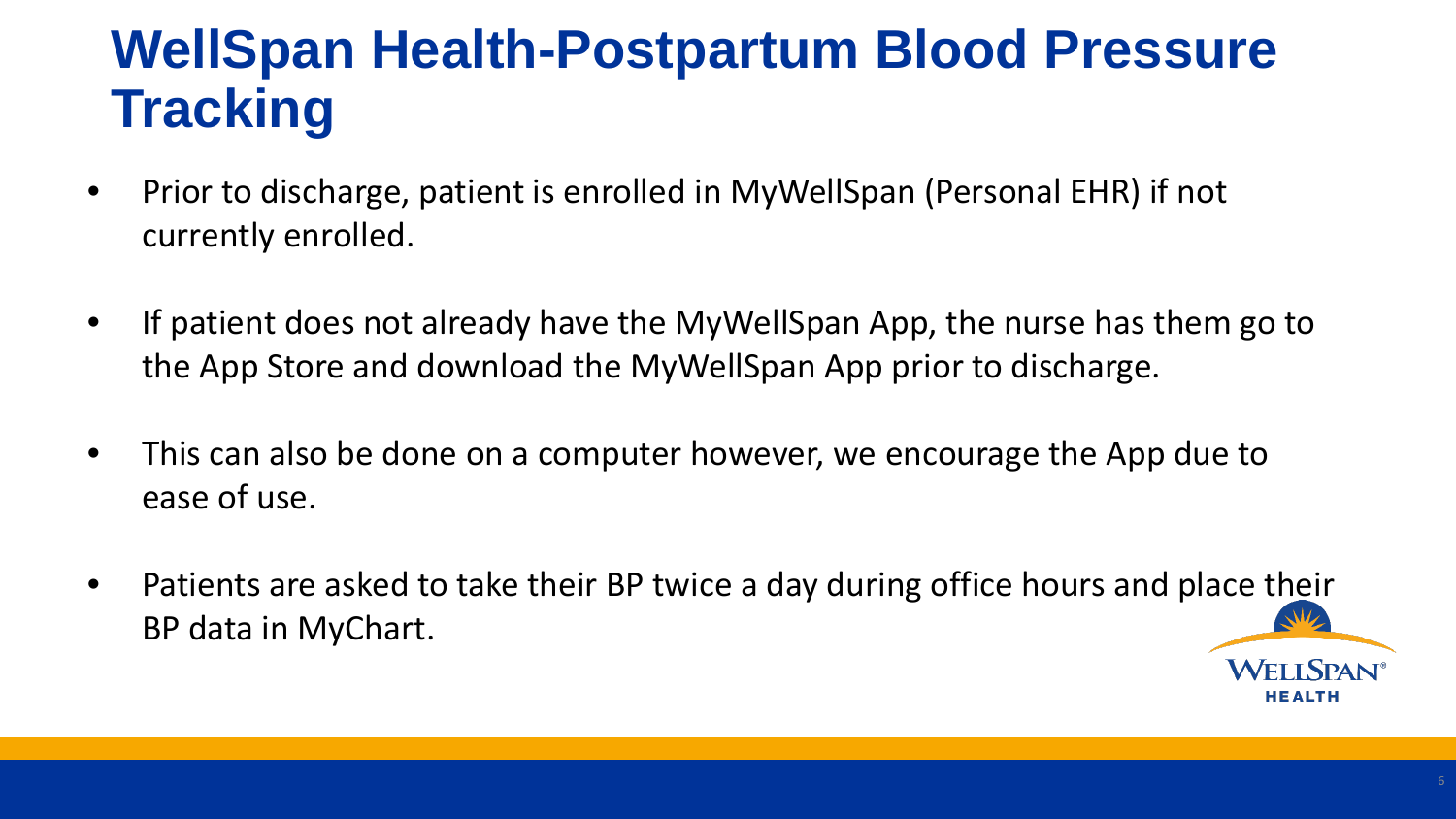In Epic, the maternity nurse orders the MyChart Flowsheet and sets parameters- such as the Alert/Notification configuration

|   | Name                        |
|---|-----------------------------|
| △ | <b>MyChart BP Flowsheet</b> |
|   | MyChart CHF Flowsheet       |
|   | MyChart Exercise Flowsheet  |
|   | MyChart Glucose Flowsheet   |
|   | MyChart Peak Flow Flowsheet |
|   | MyChart Weight Flowsheet    |

The order starts a tracking episode.